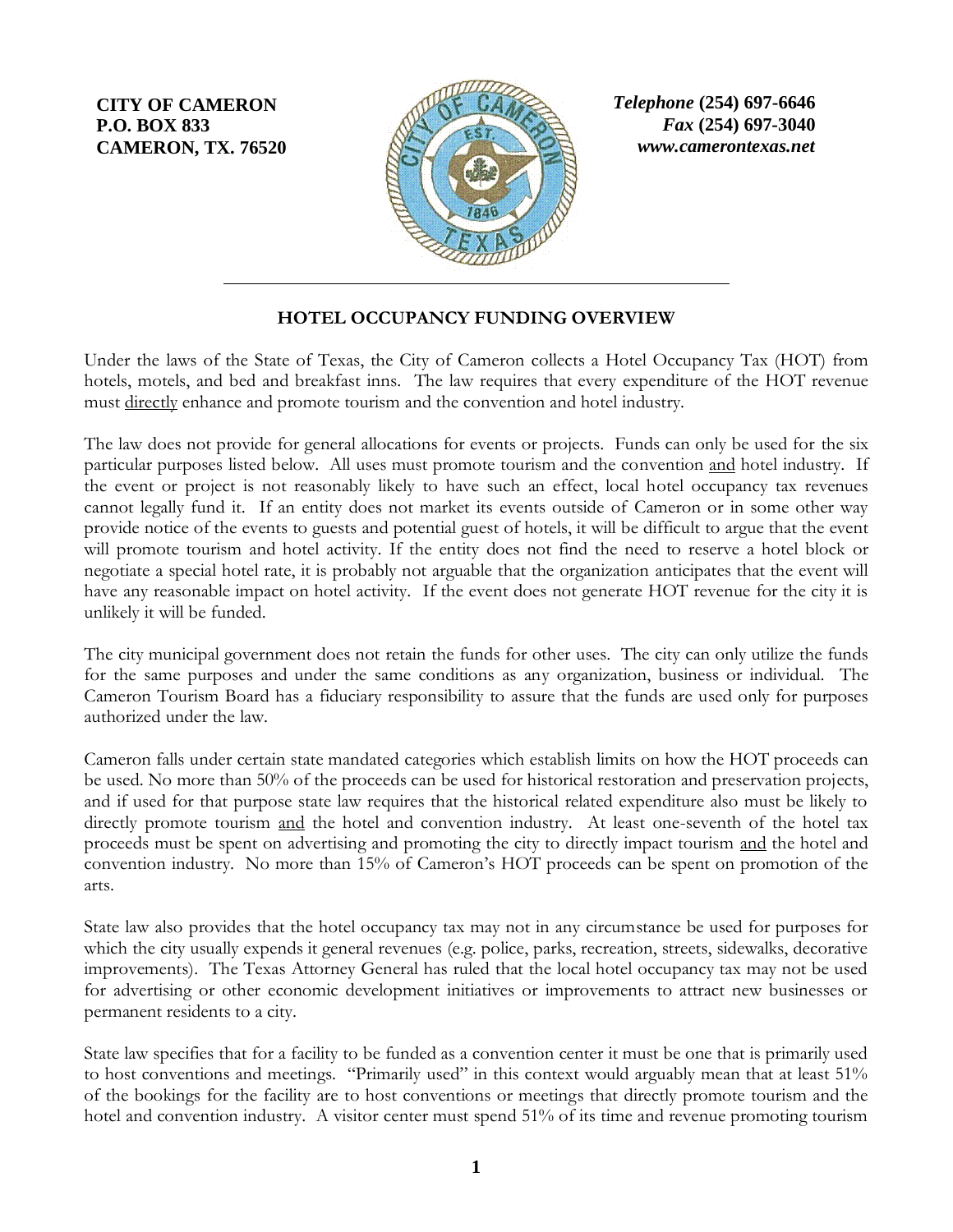and the hotel industry. Simply naming a facility a convention center or visitor information center does not bring it under this section.

#### **The use of HOT funds is limited to**:

- **1. The acquisition of sites for and the construction, improvement, enlarging, equipping, repairing operation and maintenance of convention center facilities or visitor information centers, or both;**
- **2. The furnishing of facilities, personnel and materials for the registration of convention delegates or registrants;**
- **3. Advertising and conducting solicitations and promotional programs to attract tourists and convention delegates or registrants to the municipality or its vicinity;**
- **4. The encouragement, promotion, improvement, and application of the arts, including instrumental and vocal music, dance, drama, folk art, creative writing, architecture, design and allied fields, painting, sculpture photography, graphic and craft arts, motion picture, radio, television, tape and sound recording, and other arts related to the presentation, performance, execution and exhibition of these major art forms;**
- **5. Historic restoration and preservation projects or activities or advertising and conducting solicitation and promotional programs to encourage tourists and convention delegates to visit preserved historic sites or museums and are located in the immediate vicinity of convention center facilities or visitor information centers or located elsewhere in the municipality…that would be frequented by tourists and convention delegates.**
- **6. Sporting related expenses if the majority of the participants are tourists and if the event substantially increases economic activity at area hotels.**

The City of Cameron accepts applications from groups and businesses wishing to receive HOT funds for qualifying events or projects. Entities must meet the following requirements:

- 1. As required by state law on an annual basis the organization must submit a list of the scheduled activities, programs, or events that will directly enhance and promote tourism and the convention and hotel industry in the City of Cameron. State law also requires that all HOT expenditures be included in the annual budget. To facilitate the budgeting process the City of Cameron has set up a schedule to assure that budget timelines can be met.
- 2. The organization must submit a completed application to the City Secretary, requesting a specific amount of funding by the set deadlines (see accompanying schedule). The organization may be asked to make a formal presentation to the Cameron Tourism Board showing how the request complies with state and municipal laws. No request for funding can be approved unless the organization shows how the expenditure will directly enhance and promote tourism and the convention and hotel industry in the city. A tourist is defined by state law as an individual who travels from the individual's residence to a different municipality, county, state or country for pleasure, recreation, education, or culture. The city is required to maintain a record that accurately indentifies the receipt and expenditure of all revenue derived from the tax.
- 3. No later than 60 days after the event or completion of the project, the organization must submit a Post Event Report Form. Failure to submit the report will preclude any future funding to that organization.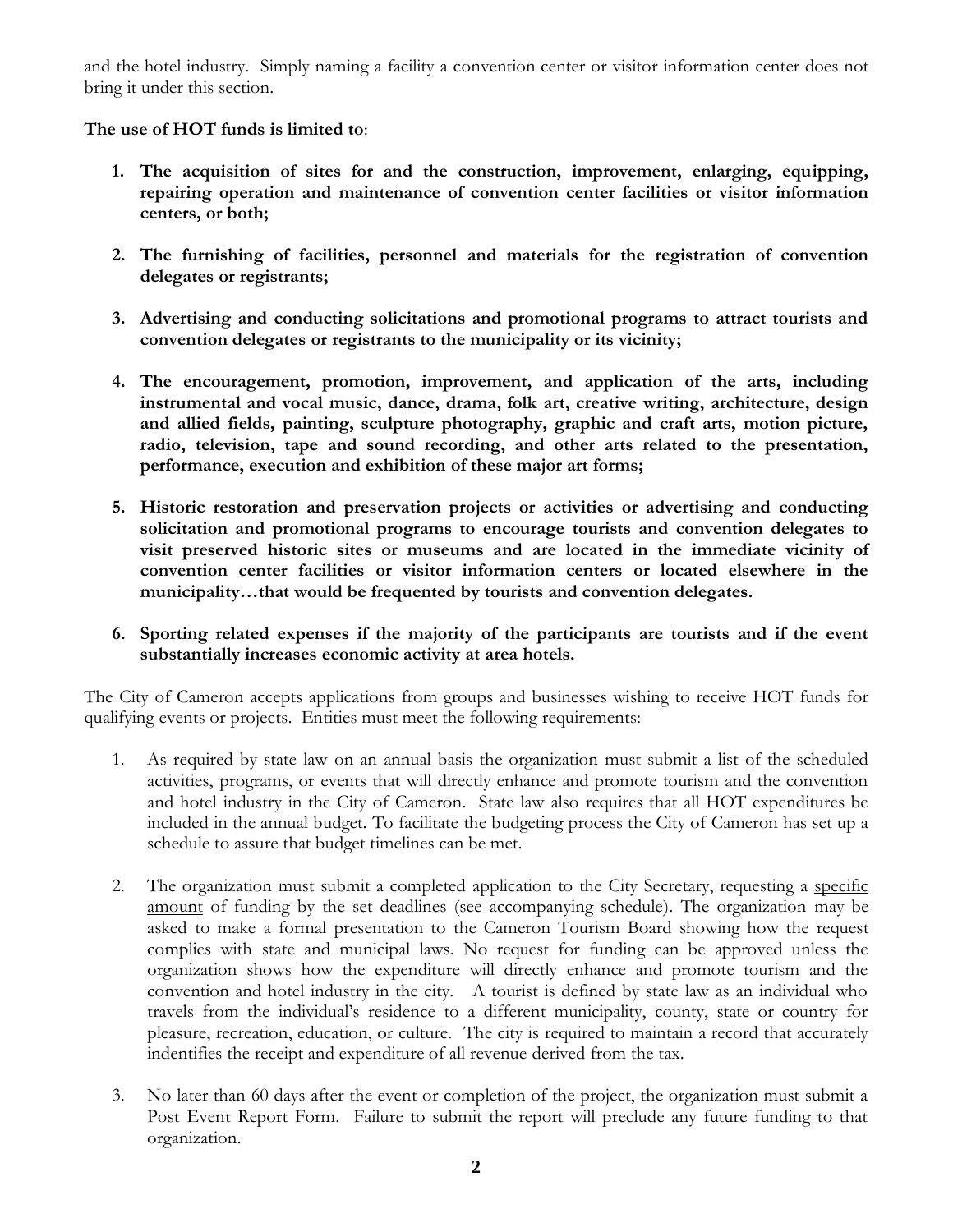- 4. Funding guidelines for an event or project are: the greater of 100% of the HOT revenues projected to be generated by the event or 1% of the amount of HOT revenues due and paid during the prior fiscal year exclusive of any payments for taxes delinquent from previous fiscal years. Total funding for all events in a fiscal year will not exceed 50% of HOT revenues received during the prior fiscal year exclusive of past due taxes from previous years.
- 5. The available funding period is from October 1 through September 30 of each year.
- 6. City staff will give a general overview of the application process during the application period.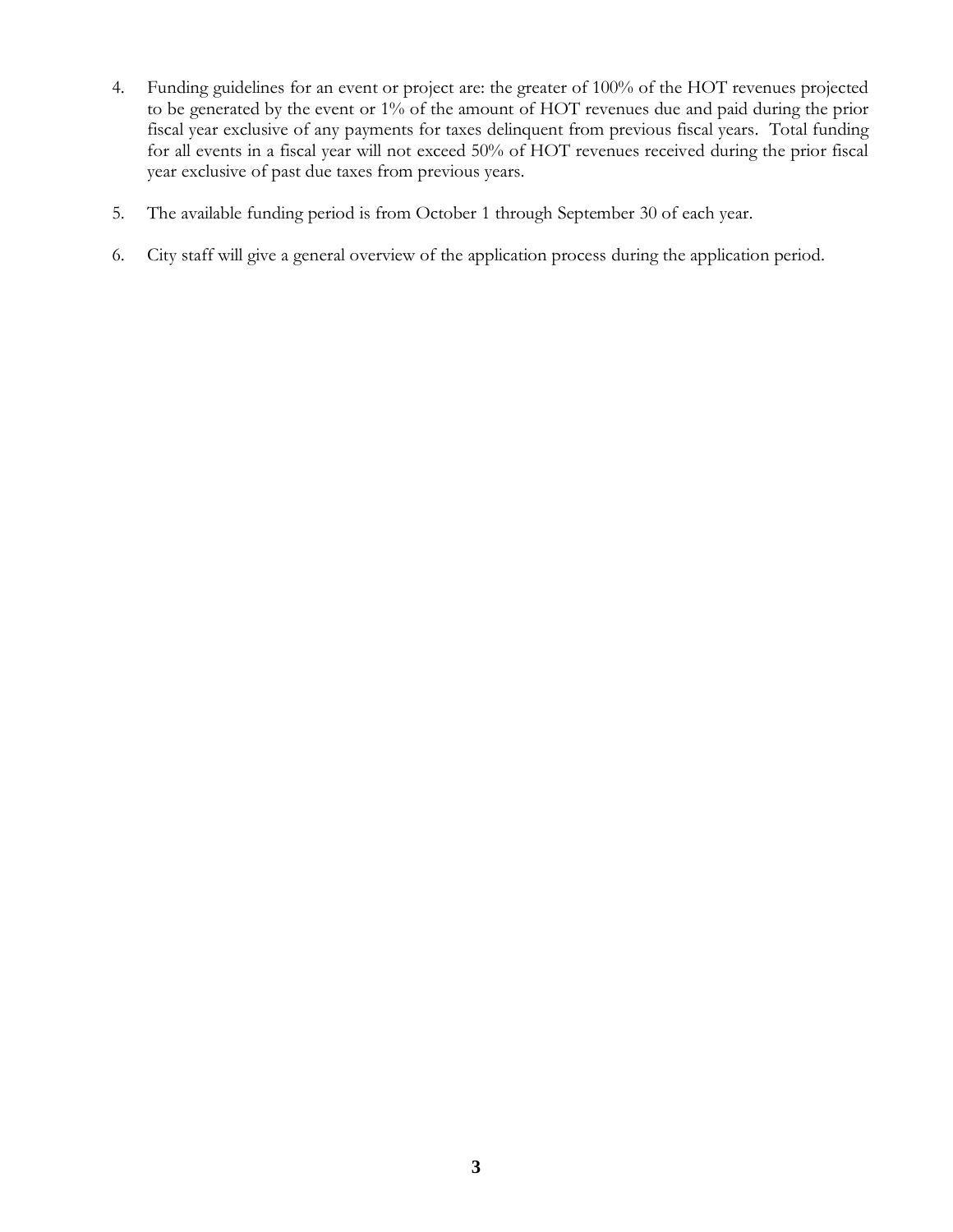# **Dates and Deadlines for 2021**

| July 1, 2021    | City begins accepting applications for HOT funding and list of activities of the<br>applicant. |
|-----------------|------------------------------------------------------------------------------------------------|
| July 31, 2021   | Deadline for submitting applications and list of activities to City Manager at 4:00 PM.        |
| August 2021     | Determination Letters or contracts mailed to applicants.                                       |
| October 1, 2021 | Funding becomes available.                                                                     |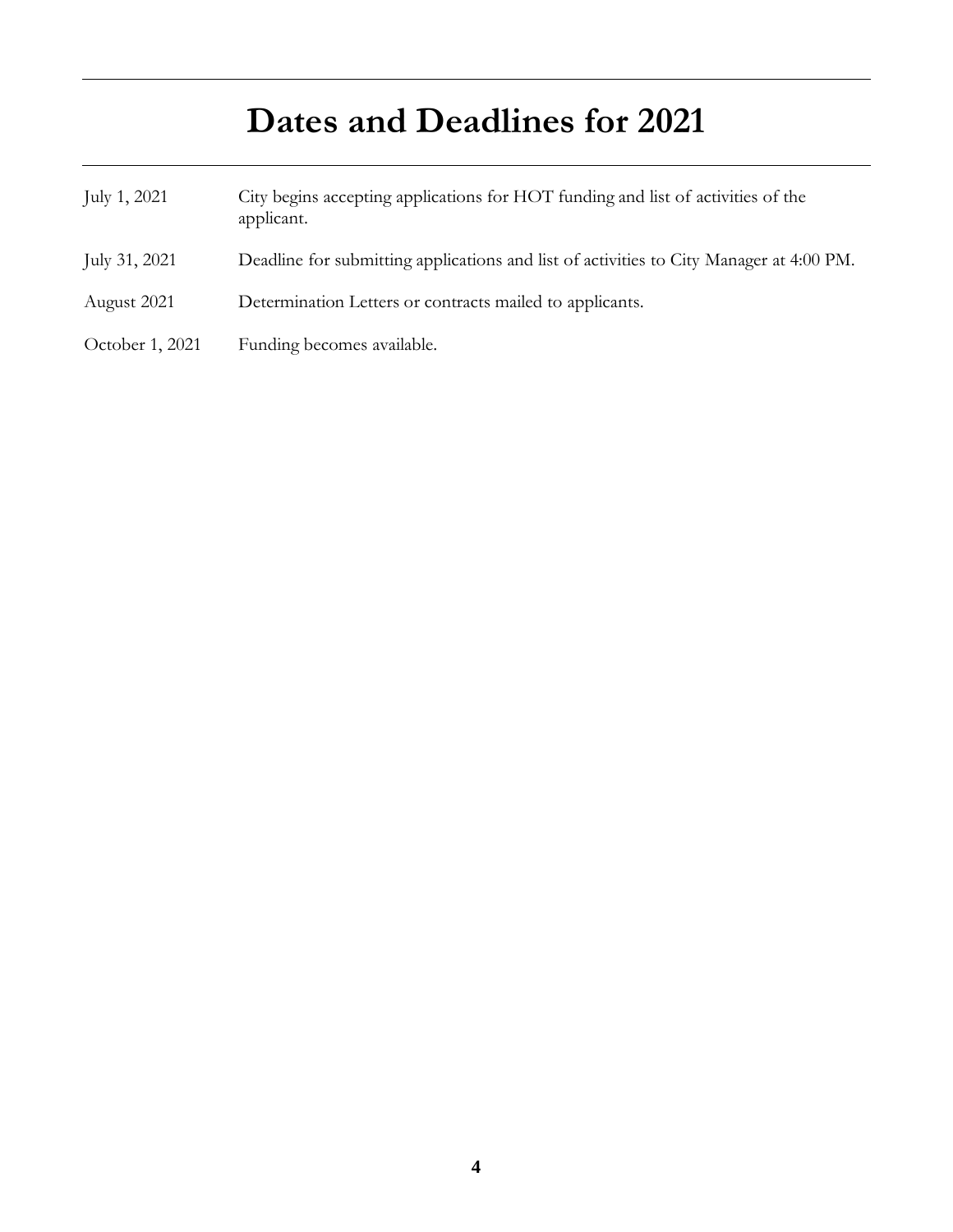# **HOTEL OCCUPANCY TAX FUNDING APPLICATION**

## *Organization Information*

| Date:                                                     |  |  |  |  |  |
|-----------------------------------------------------------|--|--|--|--|--|
| Name of Organization:                                     |  |  |  |  |  |
| Address:                                                  |  |  |  |  |  |
| City, State, Zip:                                         |  |  |  |  |  |
| Contact Name:                                             |  |  |  |  |  |
| Contact Phone Number:                                     |  |  |  |  |  |
| Web Site Address for Event or Sponsoring Entity:          |  |  |  |  |  |
| Non-Profit<br>Private/For Profit<br>Is your organization: |  |  |  |  |  |
| Tax ID#:                                                  |  |  |  |  |  |
| Entity's Creation Date:                                   |  |  |  |  |  |
| Purpose of your organization:                             |  |  |  |  |  |
|                                                           |  |  |  |  |  |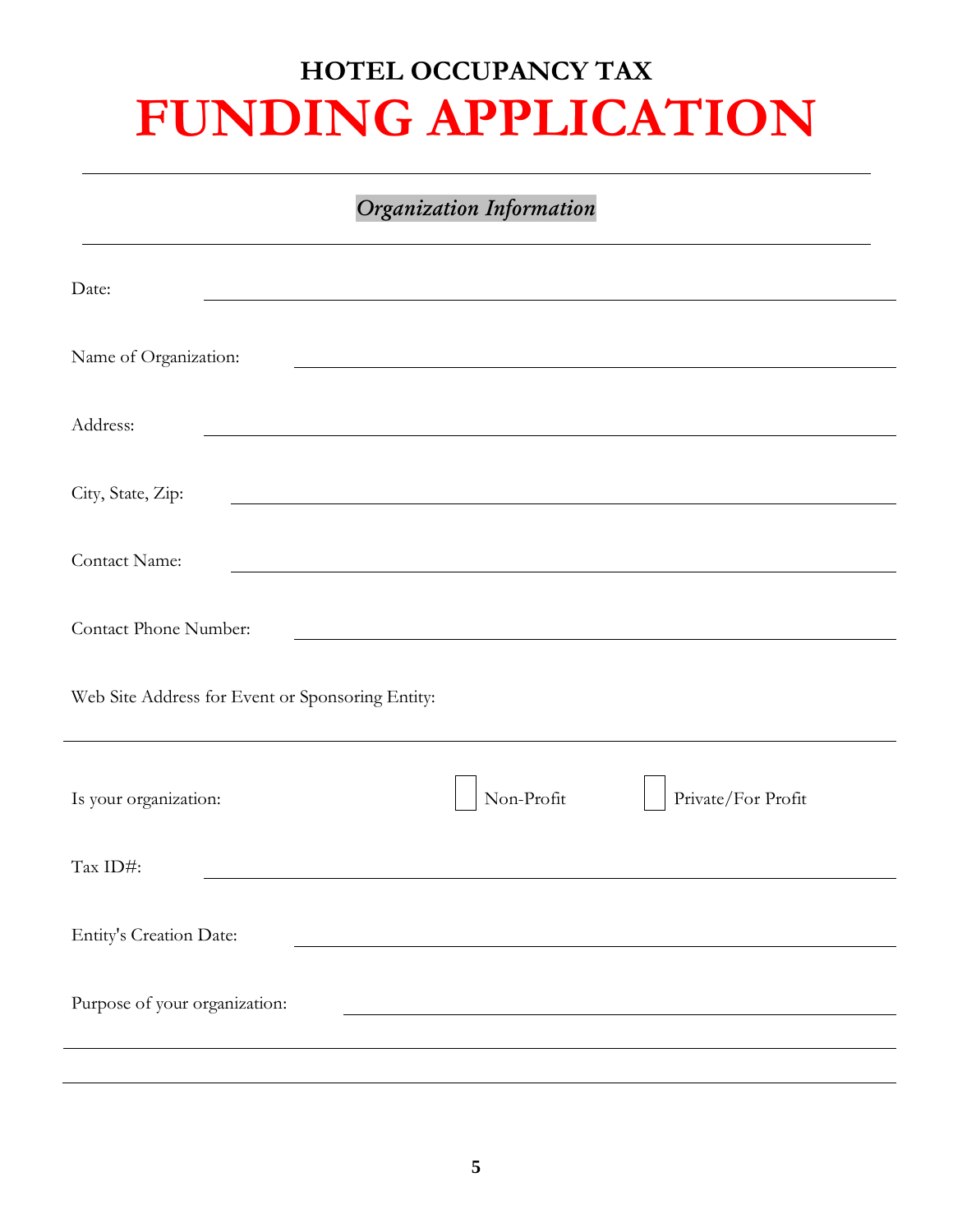# *EVENT or PROJECT INFORMATION*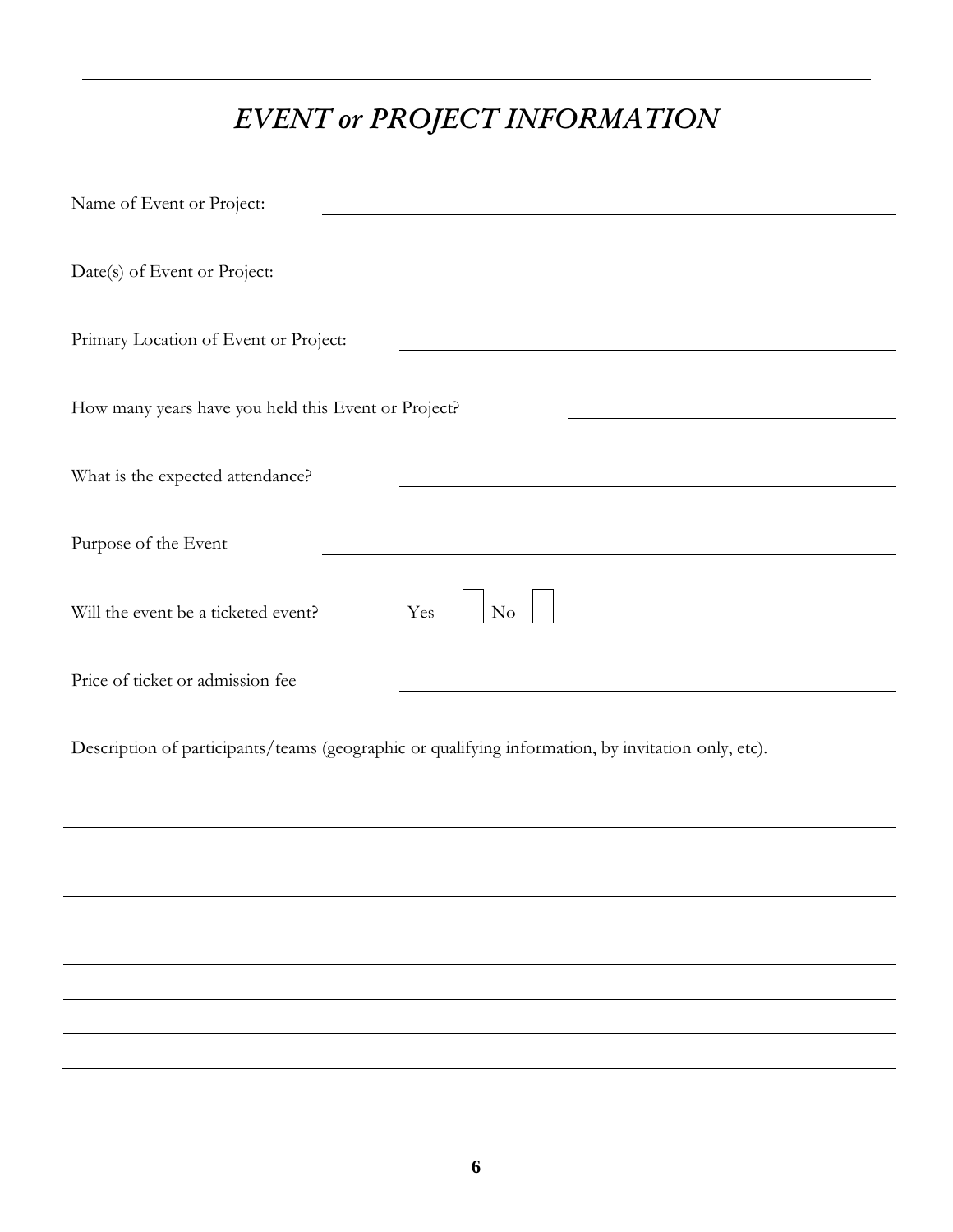## *FUNDING INFORMATION*

Indicate the amount of funding requested under each of the categories eligible for funding under state law.

- 1. Amount Requested: for funding the establishment, improvement or maintenance of a convention center or visitor information center in Cameron.
- 2. Amount Requested: [100] for paying the administrative costs for facilitating convention registration in Cameron.
- 3. Amount Requested: to pay for advertising, solicitations, promotion programs to attract tourist and convention delegates or registrants to Cameron.
- 4. Amount Requested: for promotion of the arts in Cameron.
- 5. Amount Requested: **for historical restoration and preservation projects in Cameron.**
- 6. Amount Requested: **for funding costs to hold sporting events in Cameron.**

#### **Total Amount Requested:**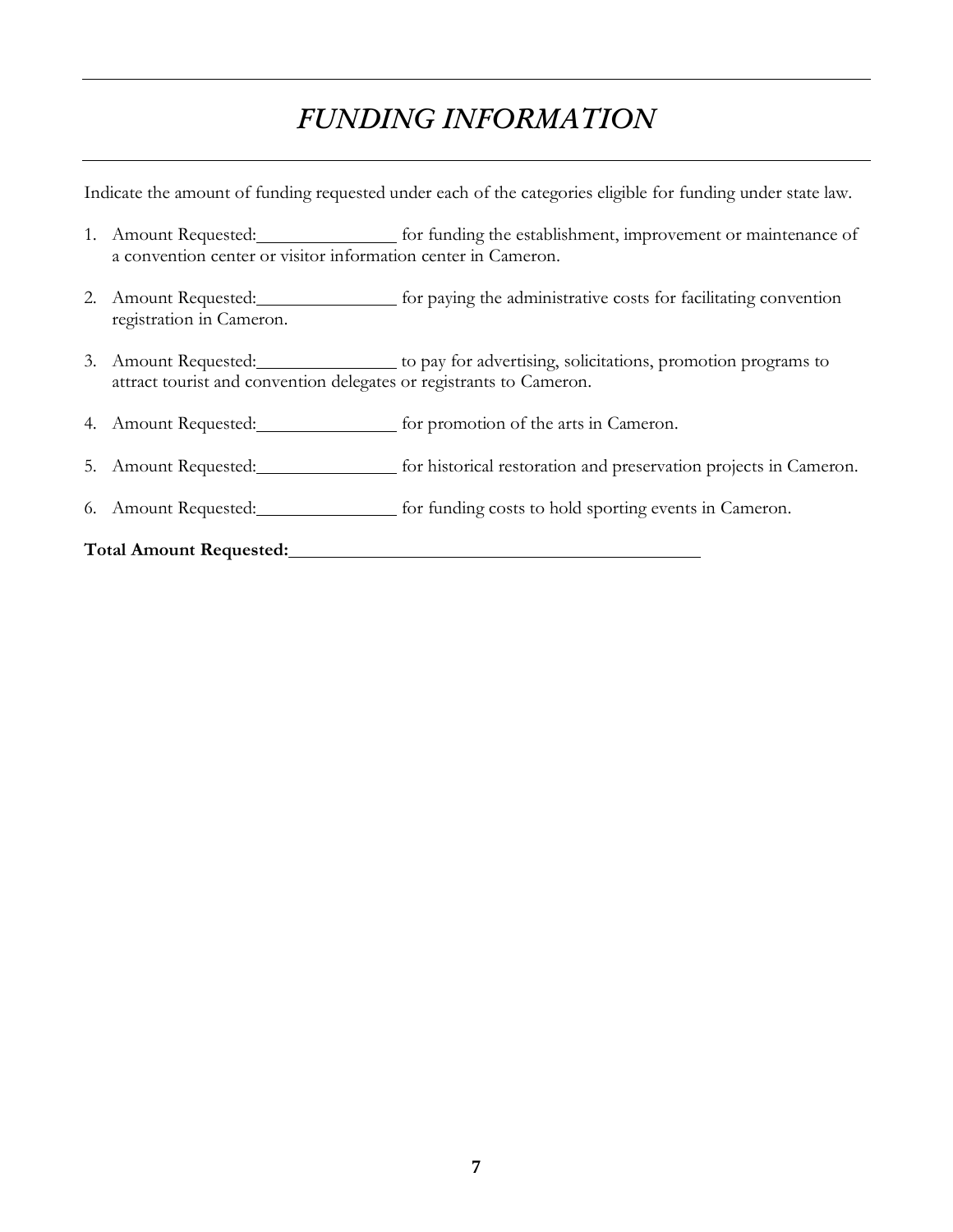## **Next available funding is for the period Oct 1, 2021-Sept. 30, 2022**

| Has the organization submitted a list of the scheduled activities, programs, or events that will<br>directly enhance and promote tourism and the convention and hotel industry as required by state law?<br>Yes<br>N <sub>o</sub><br>Provide details of how the funds will be used? |  |  |  |  |
|-------------------------------------------------------------------------------------------------------------------------------------------------------------------------------------------------------------------------------------------------------------------------------------|--|--|--|--|
|                                                                                                                                                                                                                                                                                     |  |  |  |  |
|                                                                                                                                                                                                                                                                                     |  |  |  |  |
|                                                                                                                                                                                                                                                                                     |  |  |  |  |
| How will the expenditure directly enhance and promote tourism and the convention and hotel industry in<br>Cameron?                                                                                                                                                                  |  |  |  |  |
|                                                                                                                                                                                                                                                                                     |  |  |  |  |
|                                                                                                                                                                                                                                                                                     |  |  |  |  |
|                                                                                                                                                                                                                                                                                     |  |  |  |  |
|                                                                                                                                                                                                                                                                                     |  |  |  |  |
|                                                                                                                                                                                                                                                                                     |  |  |  |  |
| Answer the two following questions only if the event is a sporting related function (Category 6):                                                                                                                                                                                   |  |  |  |  |
| How many individuals are expected to participate?                                                                                                                                                                                                                                   |  |  |  |  |
| How many of the participants are expected to be from another city or county?                                                                                                                                                                                                        |  |  |  |  |
| Percentage of Hotel Tax Support of Related Cost                                                                                                                                                                                                                                     |  |  |  |  |
| Provide the percentage of Total EVENT Costs covered by Hotel Occupancy tax.                                                                                                                                                                                                         |  |  |  |  |
| Provide the percentage of Total FACILITIES Costs covered by Hotel Occupancy tax.                                                                                                                                                                                                    |  |  |  |  |
| Provide the percentage of STAFF Costs covered by Hotel Occupancy tax.                                                                                                                                                                                                               |  |  |  |  |
| If Staff costs are covered, estimate the percentage of time staff spends annually on the funded                                                                                                                                                                                     |  |  |  |  |
| event(s) compared to all other activities.<br>$\frac{0}{0}$                                                                                                                                                                                                                         |  |  |  |  |

How many people attending the Event or Project are expected to use Cameron hotels, motels or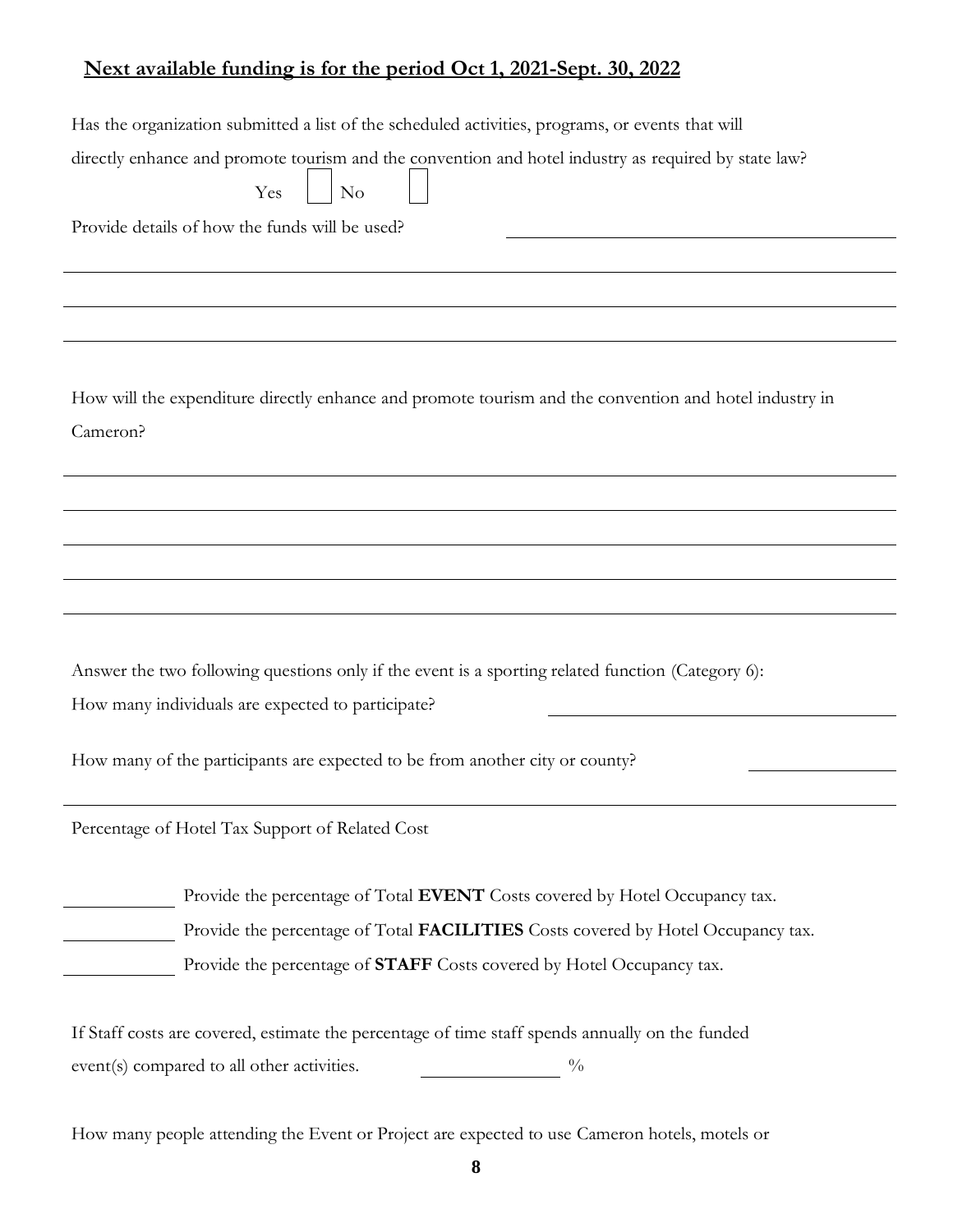| bed and breakfasts?                                                                                                                                                                                            |                                                                                                                             |                 |           |                                                |  |  |  |
|----------------------------------------------------------------------------------------------------------------------------------------------------------------------------------------------------------------|-----------------------------------------------------------------------------------------------------------------------------|-----------------|-----------|------------------------------------------------|--|--|--|
| How many nights are they expected to stay?                                                                                                                                                                     |                                                                                                                             |                 |           |                                                |  |  |  |
|                                                                                                                                                                                                                | Has the organization reserved a block of rooms at a Cameron facility and if so, list the number of                          |                 |           |                                                |  |  |  |
|                                                                                                                                                                                                                | rooms, the hotel and the discounted rate provided by the hotel.                                                             |                 |           |                                                |  |  |  |
| Rooms Reserved:                                                                                                                                                                                                | Hotel <u>International Hotel</u>                                                                                            |                 | Room Rate | <u>and the state of the state of the state</u> |  |  |  |
| Rooms Reserved:                                                                                                                                                                                                |                                                                                                                             | Hotel Room Rate |           |                                                |  |  |  |
| Projected Hotel Occupancy Tax Generated by the Event                                                                                                                                                           |                                                                                                                             |                 |           |                                                |  |  |  |
| # Rooms used                                                                                                                                                                                                   | $X \#$ Nights X Room Rate X 0.07 = \$                                                                                       |                 |           |                                                |  |  |  |
| How will you measure the impact of your event on Cameron hotel activity?                                                                                                                                       |                                                                                                                             |                 |           |                                                |  |  |  |
|                                                                                                                                                                                                                |                                                                                                                             |                 |           |                                                |  |  |  |
| Please provide the following information for the past three years for events for which your<br>organization has utilized HOT funding.<br>Month/ $Yr$ .<br>Assistance Amount<br>Number Hotel Rooms Used<br>City |                                                                                                                             |                 |           |                                                |  |  |  |
|                                                                                                                                                                                                                |                                                                                                                             |                 |           |                                                |  |  |  |
|                                                                                                                                                                                                                |                                                                                                                             |                 |           |                                                |  |  |  |
|                                                                                                                                                                                                                |                                                                                                                             |                 |           |                                                |  |  |  |
| List other organizations, government entities or grants that have been offered for financial support or are<br>co-sponsors of your event or project.                                                           |                                                                                                                             |                 |           |                                                |  |  |  |
|                                                                                                                                                                                                                |                                                                                                                             |                 |           |                                                |  |  |  |
| each media outlet.<br>Paid Advertising                                                                                                                                                                         | Please check all promotional efforts your organization is coordinating and the amount financially committed to<br>Newspaper |                 | Radio     | TV                                             |  |  |  |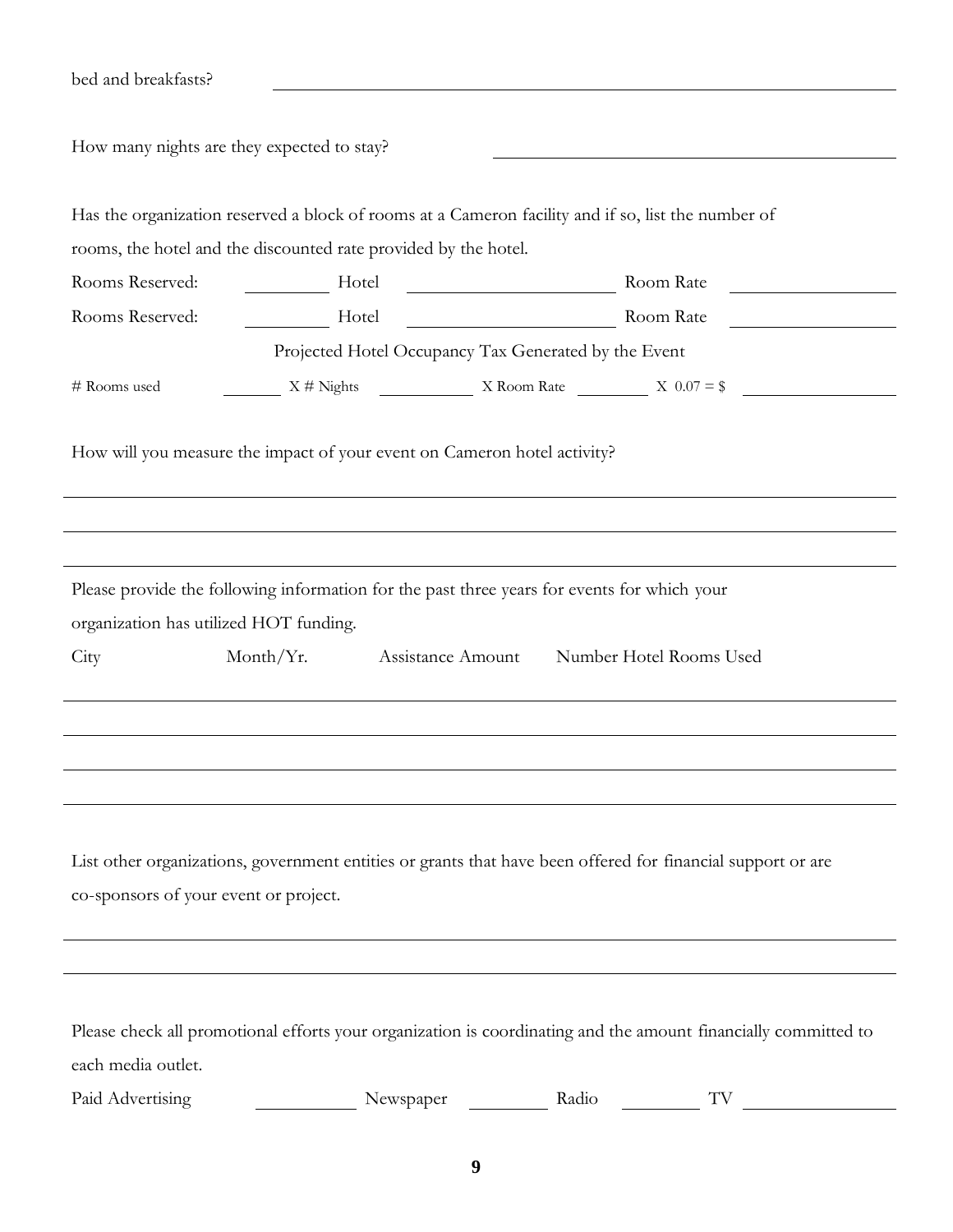| Press Releases to Media                                               | Direct Mail to Out of Town Recipients                                                                     |  |  |  |  |
|-----------------------------------------------------------------------|-----------------------------------------------------------------------------------------------------------|--|--|--|--|
| What areas do your advertising and promotion reach?                   |                                                                                                           |  |  |  |  |
|                                                                       | What number of individuals will your proposed marketing reach that are located in another city or county? |  |  |  |  |
| What date will you begin the promotion and marketing of this event?   |                                                                                                           |  |  |  |  |
| What is the organization's deadline for receiving approval or denial? |                                                                                                           |  |  |  |  |
| What is the organization's deadline for receiving funds?              |                                                                                                           |  |  |  |  |